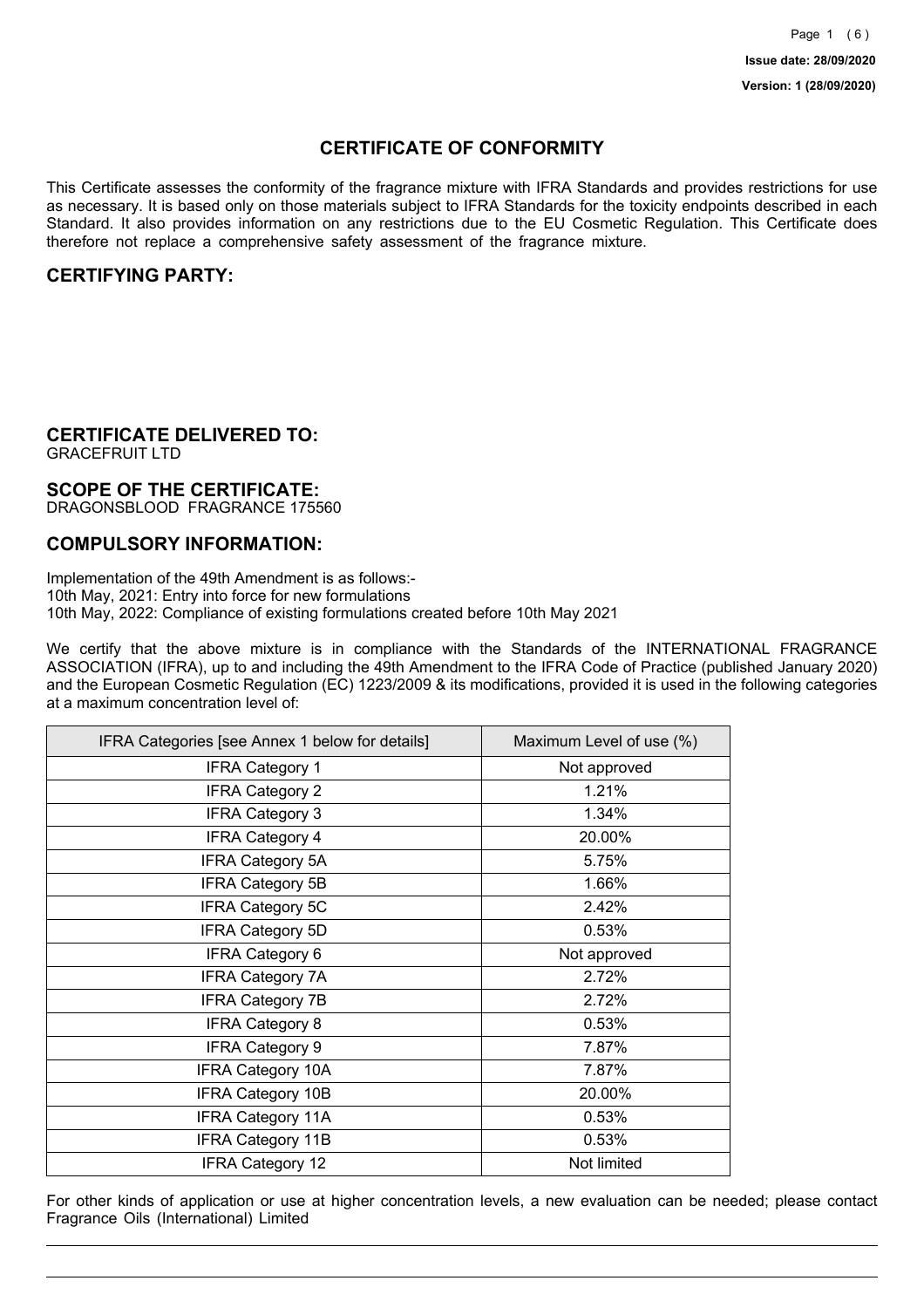## **EU COSMETIC INFORMATION:**

We certify that the above mixture is in compliance with the EU Cosmetic Regulation 1223/2009 and its amendments, provided it is used in the following applications at a maximum concentration level of:

| <b>Cosmetic Application</b>      | Maximum Level of use (%) |
|----------------------------------|--------------------------|
| Fine Fragrance                   | Not limited              |
| Eau de Toilette                  | Not limited              |
| Fragrancing cream                | Not limited              |
| Rinse off cosmetic products      | Not limited              |
| Other leave-on cosmetic products | Not limited              |
| Oral products                    | Not limited              |

Regulatory Affairs Department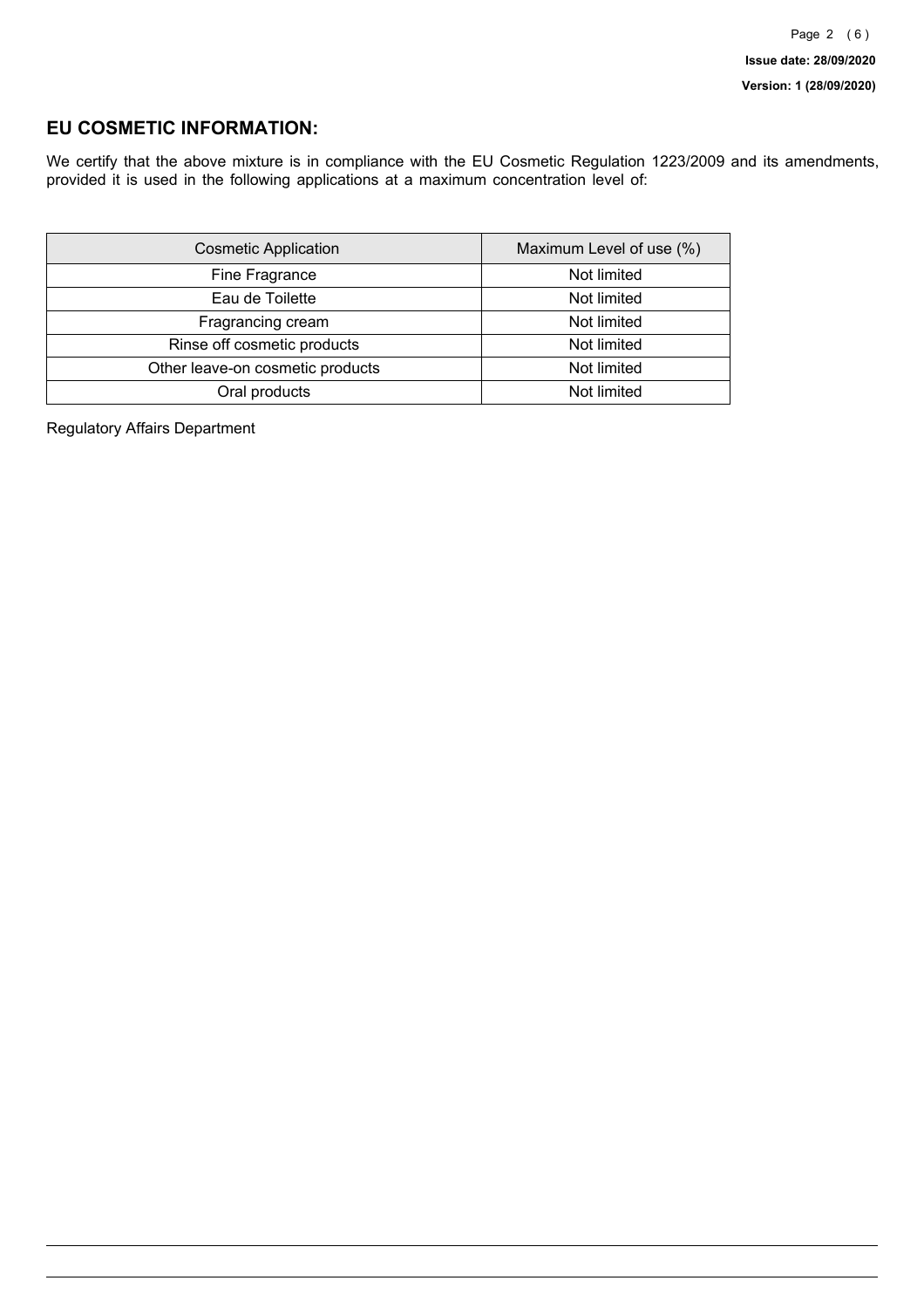### **ANNEX 1**

Below is an extract of information provided by IFRA in relation to types of application present in each IFRA Category. Additional information about IFRA Categories can be found in the Guidance to IFRA Standards, issued by IFRA.

| <b>IFRA Category</b>     | Product Type                                                                                                                                                                                                                                                                                                                                                                                                                                                                                                                                                                                                                                                                                                                                                                                                                                                                                                                                 |
|--------------------------|----------------------------------------------------------------------------------------------------------------------------------------------------------------------------------------------------------------------------------------------------------------------------------------------------------------------------------------------------------------------------------------------------------------------------------------------------------------------------------------------------------------------------------------------------------------------------------------------------------------------------------------------------------------------------------------------------------------------------------------------------------------------------------------------------------------------------------------------------------------------------------------------------------------------------------------------|
| <b>IFRA Category 1</b>   | Products applied to the lips: Lip products e.g. lipstick, lip balm; Childrens toys                                                                                                                                                                                                                                                                                                                                                                                                                                                                                                                                                                                                                                                                                                                                                                                                                                                           |
| <b>IFRA Category 2</b>   | Products applied to the axillae: Deodorant and antiperspirant products of all types; Body sprays/mists                                                                                                                                                                                                                                                                                                                                                                                                                                                                                                                                                                                                                                                                                                                                                                                                                                       |
| <b>IFRA Category 3</b>   | Products applied to the face/body using fingertips: Eye products e.g. eye make-up, eye moisturizer; Facial<br>make-up; Make-up remover; Nose pore strips; Wipes for face, neck, hands, body; Facial masks; Body<br>and face paint                                                                                                                                                                                                                                                                                                                                                                                                                                                                                                                                                                                                                                                                                                            |
| <b>IFRA Category 4</b>   | Products related to fine fragrance: Hydroalcoholic and non-hydroalcoholic fine fragrance of all types e.g.<br>Eau de Toilette, Parfum, Cologne, solid perfume, fragrancing cream, aftershaves of all types; Ingredients<br>of perfume and fragrance mixtures for cosmetic kits; Scent pads; Scent strips                                                                                                                                                                                                                                                                                                                                                                                                                                                                                                                                                                                                                                     |
| <b>IFRA Category 5A</b>  | Body lotion products applied to the body using the hands (palms), primarily leave on: Foot care products<br>e.g. creams, powders; Insect repellent for application to the skin; All powders and talc (excluding baby<br>powders and talc)                                                                                                                                                                                                                                                                                                                                                                                                                                                                                                                                                                                                                                                                                                    |
| IFRA Category 5B         | Face moisturizer products applied to the face using the hands (palms), primarily leave on: Facial toner;<br>Facial moisturizers and creams                                                                                                                                                                                                                                                                                                                                                                                                                                                                                                                                                                                                                                                                                                                                                                                                   |
| IFRA Category 5C         | Hand cream products applied to the hands using the hands (palms), primarily leave on: Hand cream; Nail<br>care products including cuticle creams; Hand sanitizers                                                                                                                                                                                                                                                                                                                                                                                                                                                                                                                                                                                                                                                                                                                                                                            |
| <b>IFRA Category 5D</b>  | Baby creams, baby oils and baby talc: Baby cream/lotion, baby oil, baby powders and talc                                                                                                                                                                                                                                                                                                                                                                                                                                                                                                                                                                                                                                                                                                                                                                                                                                                     |
| IFRA Category 6          | Products with oral and lip exposure: Toothpaste; Mouthwash, including breath sprays; Toothpowder,<br>strips, mouthwash tablets                                                                                                                                                                                                                                                                                                                                                                                                                                                                                                                                                                                                                                                                                                                                                                                                               |
| <b>IFRA Category 7A</b>  | Rinse-off products applied to the hair with some hand contact: Hair permanent or other hair chemical<br>treatments (rinse-off) e.g. relaxers, including rinse-off hair dyes                                                                                                                                                                                                                                                                                                                                                                                                                                                                                                                                                                                                                                                                                                                                                                  |
| <b>IFRA Category 7B</b>  | Leave-on products applied to the hair with some hand contact: Hair sprays of all types e.g. pumps,<br>aerosol sprays; Hair styling aids non sprays e.g. mousse, leave- on conditioners; Hair permanent or other<br>hair chemical treatments (leave-on) e.g. relaxers, including leave-on hair dyes; Shampoo - Dry (waterless<br>shampoo); Hair deodorizer                                                                                                                                                                                                                                                                                                                                                                                                                                                                                                                                                                                    |
| <b>IFRA Category 8</b>   | Products with significant anogenital exposure: Intimate wipes; Tampons; Baby wipes; Toilet paper (wet)                                                                                                                                                                                                                                                                                                                                                                                                                                                                                                                                                                                                                                                                                                                                                                                                                                       |
| IFRA Category 9          | Products with body and hand exposure, primarily rinse off: Bar soap; Liquid soap; Shampoo of all type;<br>Conditioner (rinse-off); Body washes and shower gels of all types; Baby wash, bath, shampoo; Bath gels,<br>foams, mousses, salts, oils and other products added to bathwater; Cleanser for face (rinse-off); Shaving<br>creams of all types e.g. stick, gels, foams; All depilatories (including facial) and waxes for mechanical hair<br>removal; Foot care products (feet are placed in a bath for soaking); Shampoos for pets                                                                                                                                                                                                                                                                                                                                                                                                   |
| <b>IFRA Category 10A</b> | Household care excluding aerosol / spray products: Hand wash laundry detergent; Laundry pre-treatment<br>of all types e.g. paste, sprays, sticks; Machine laundry detergents with skin contact e.g. liquids, powders;<br>Fabric softeners of all types including fabric softener sheets; Ironing water; Hand dishwashing detergent;<br>Hard surface cleaners of all types e.g. bathroom, kitchen cleansers, furniture polish; Toilet seat wipes;<br>Household cleaning products, other types including fabric cleaners, carpet cleaners, furniture polishes<br>sprays and wipes, stain removers, treatment products for textiles e.g. starch sprays; Floor wax; Dry<br>cleaning kits; Fragranced oil for lamp ring, reed diffusers, pot-pourri, liquid refills for air fresheners (non-<br>cartridge systems), etc.                                                                                                                          |
| <b>IFRA Category 10B</b> | Household aerosol/spray products: Animal sprays applied to animals; Air freshener sprays, manual,<br>including aerosol and pump; Aerosol/spray insecticides                                                                                                                                                                                                                                                                                                                                                                                                                                                                                                                                                                                                                                                                                                                                                                                  |
| <b>IFRA Category 11A</b> | Products with intended skin contact but minimal transfer of fragrance to skin from inert substrate without<br>UV exposure: Feminine hygiene conventional pads, liners, interlabial pads; Diapers (baby and adult);<br>Adult incontinence pant, pad; Toilet paper (dry)                                                                                                                                                                                                                                                                                                                                                                                                                                                                                                                                                                                                                                                                       |
| <b>IFRA Category 11B</b> | Products with intended skin contact but minimal transfer of fragrance to skin from inert substrate with<br>potential UV exposure: Tights with moisturizers; Scented socks, gloves; Facial tissues (dry tissues);<br>Napkins; Paper towels; Wheat bags; Facial masks (paper/protective) e.g. surgical masks not used as<br>medical device; Fertilizers, solid (pellet or powder)                                                                                                                                                                                                                                                                                                                                                                                                                                                                                                                                                              |
| <b>IFRA Category 12</b>  | Products not intended for direct skin contact, minimal or insignificant transfer to skin: Candles of all types;<br>Laundry detergents for machine wash with minimal skin contact (e.g. Liquid tabs, pods); Automated air<br>fresheners and fragrancing of all types e.g. concentrated aerosol with metered doses, plug-ins, electrical,<br>incense, liquid refills (cartridge); Air delivery systems; Cat litter; Cell phone cases; Deodorizers/maskers<br>not intended for skin contact e.g. fabric drying machine deodorizers, carpet powders; Fuels; Insecticides<br>e.g. mosquito coil, paper, electrical, for clothing, excluding aerosols/sprays; Joss sticks or incense sticks;<br>Dishwash detergent and deodorizers - for machine wash; Olfactive board games; Paints; Plastic articles<br>(excluding toys); Scratch and sniff; Scent pack; Scent delivery system (using dry air technology); Shoe<br>polishes; Rim blocks (Toilet) |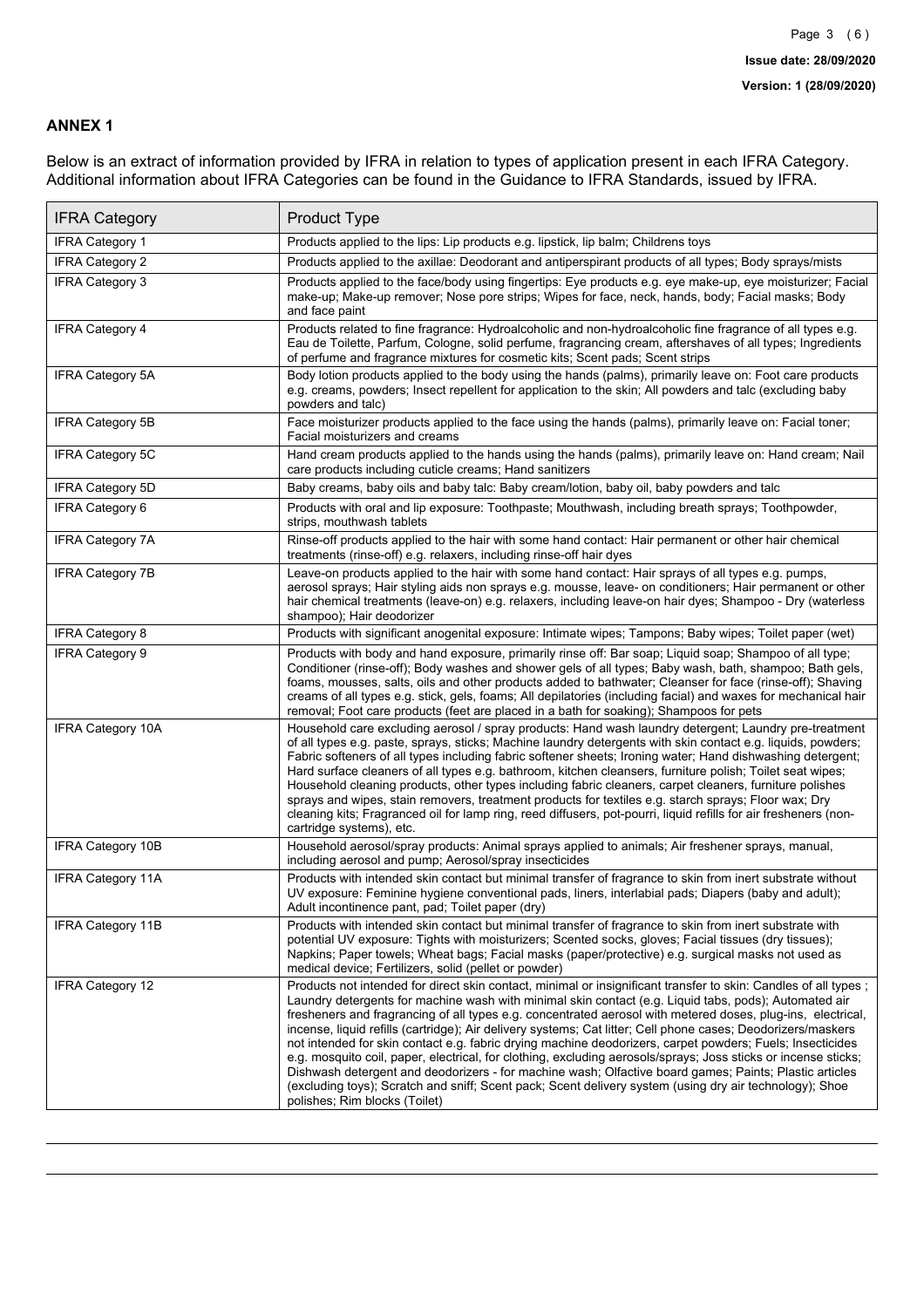## **IFRA CONFORMITY CERTIFICATE**

### **Customer: GRACEFRUIT LTD**

#### **Product: DRAGON FRAGRANCE 175560**

We certify that the above item is in compliance with the Standards of the INTERNATIONAL FRAGRANCE ASSOCIATION (IFRA - 48th Amendment / published June 2015), provided it is used in the following classes at a maximum concentration level of:

| IFRA classes [see annex for detail] | Maximum level of use (%) |
|-------------------------------------|--------------------------|
| <b>IFRA Class 1 Limit</b>           | Not approved             |
| <b>IFRA Class 2 Limit</b>           | 1.96%                    |
| <b>IFRA Class 3.A Limit</b>         | 7.57%                    |
| <b>IFRA Class 3.B Limit</b>         | 7.57%                    |
| <b>IFRA Class 3.C Limit</b>         | 7.57%                    |
| <b>IFRA Class 3.D Limit</b>         | 7.57%                    |
| <b>IFRA Class 4.A Limit</b>         | 20%                      |
| <b>IFRA Class 4.B Limit</b>         | 20%                      |
| <b>IFRA Class 4.C Limit</b>         | 20%                      |
| <b>IFRA Class 4.D Limit</b>         | 20%                      |
| <b>IFRA Class 5 Limit</b>           | 12.12%                   |
| <b>IFRA Class 6 Limit</b>           | Not approved             |
| <b>IFRA Class 7.A Limit</b>         | 4.54%                    |
| <b>IFRA Class 7.B Limit</b>         | 4.54%                    |
| <b>IFRA Class 8.A Limit</b>         | 20%                      |
| IFRA Class 8.B Limit                | 30.3%                    |
| <b>IFRA Class 9.A Limit</b>         | 50%                      |
| <b>IFRA Class 9.B Limit</b>         | 50%                      |
| <b>IFRA Class 9.C Limit</b>         | 20%                      |
| IFRA Class 10.A Limit               | 37.87%                   |
| IFRA Class 10.B Limit               | 37.87%                   |
| <b>IFRA Class 11 Limit</b>          | 100%                     |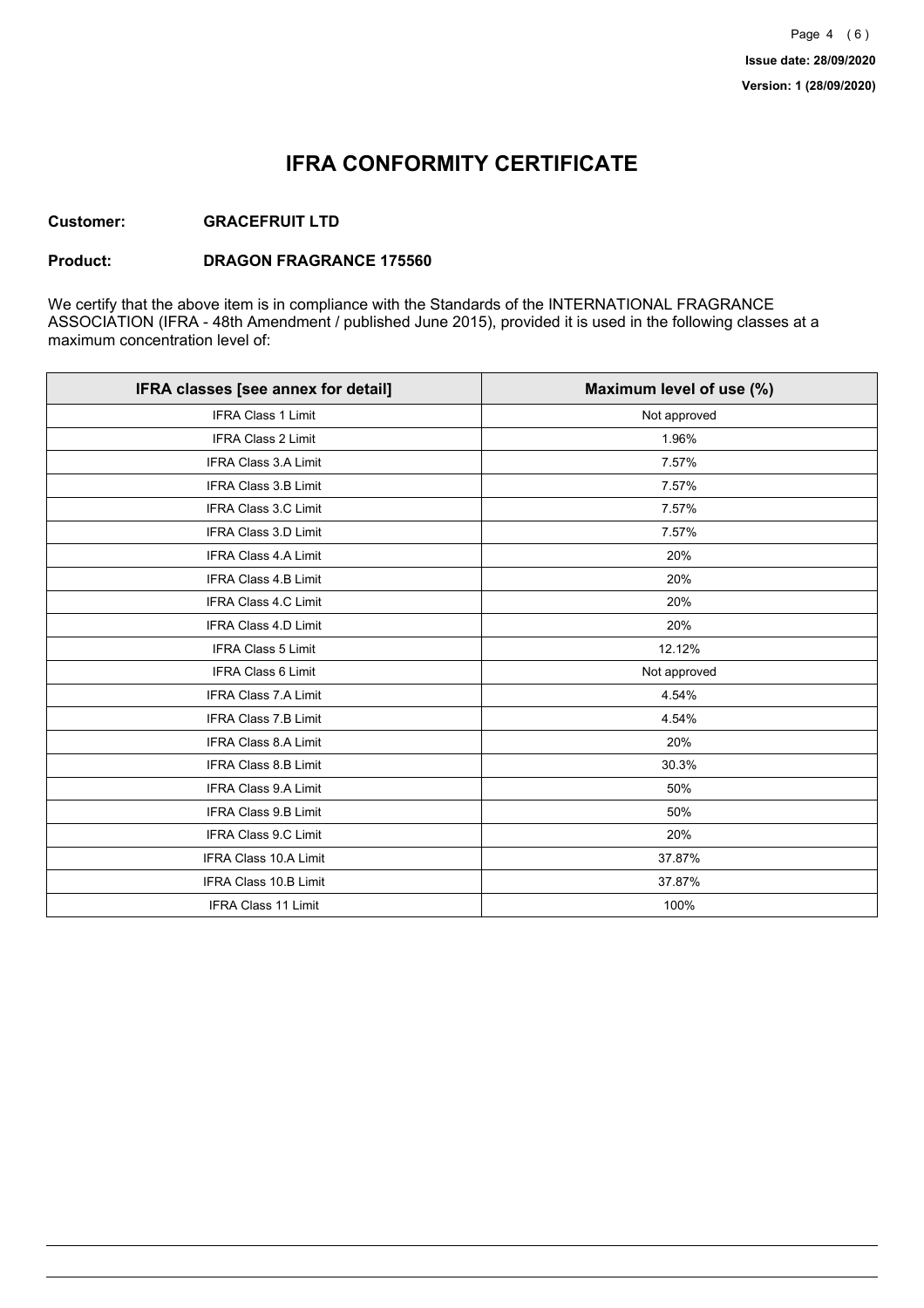# **IFRA CONFORMITY CERTIFICATE**

For other kinds of application or use at higher concentration levels, a new evaluation may be needed; please contact Gracefruit Limited.

The following ingredient(s) have the potential to form nitrosamines in nitrosating systems:

DIMETHYL ANTHRANILATE

The IFRA Standards regarding use restrictions are based on safety assessments by the Panel of Experts of the RESEARCH INSTITUTE FOR FRAGRANCE MATERIALS (RIFM) and are enforced by the IFRA Scientific Committee.

Evaluation of individual Fragrance ingredients is made according to the safety standards contained in the relevant section of the IFRA Code of Practice.

It is the ultimate responsibility of our customer to ensure the safety of the final product (containing this fragrance) by further testing if need be.

**Regulatory Affairs Department**